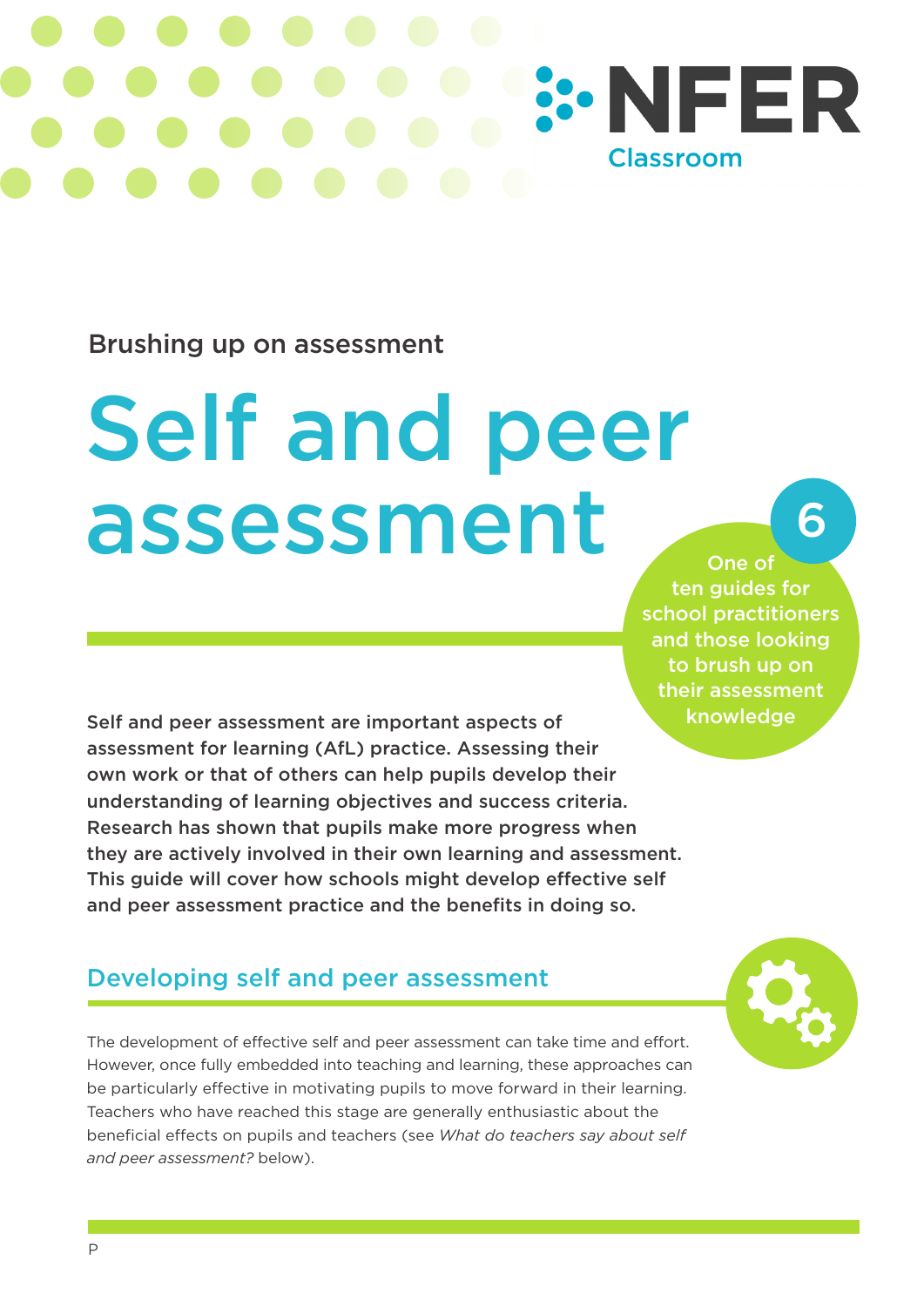It is recommended that peer assessment should be introduced first, only moving on to self assessment when both teachers and pupils are fully comfortable with the former.

#### Peer assessment



One starting point for introducing peer assessment is for teachers and learning support assistants to model the process (i.e. acting as a role model, and explaining and demonstrating how it should be done). For example, by showing how to give constructive feedback (detailed comments, objective focus, etc.) both verbally and through marking. A good way of doing this is to use examples of work from unknown pupils (e.g. from a previous year or another school), modelling the type of constructive feedback that might be given or providing a list of questions that pupils might ask. This allows pupils to become accustomed to the process before they are asked to evaluate and comment on the work

#### Peer assessment guidelines

Make the guidelines for giving feedback explicit and ensure that pupils understand and follow these when working in groups or with response partners.

- Respect the work of others.
- Identify successful features.
- Think about the learning objective and the success criteria when suggesting improvements.
- Word suggestions for improvement positively.

of their classmates. Pupils need to be supported in giving effective feedback, helping them to understand the different types of feedback that can be given and how each type can help others to improve their work. Whole-class marking can also be useful as it allows for discussion and sharing of ideas in a secure environment.

The allocation of response partners should reflect the nature of the task. Where pupils are evaluating each other's work teachers should ask them to work with someone of a similar ability. For pupils with special educational needs, the giving and receiving of feedback should be consistent with their normal means of communication. Learning support assistants can provide support in the role of buddy/critical friend.

Where pupils are evaluating each other's work teachers should ask them to work with someone of a similar ability.

#### Moving from peer assessment to self assessment

Having assessed the work of others, pupils often find it easier to identify weaknesses in their own work and to see how they can make improvements. They should be encouraged to reflect on their own development and progress, comparing their current work with that produced previously and with their own personal targets.

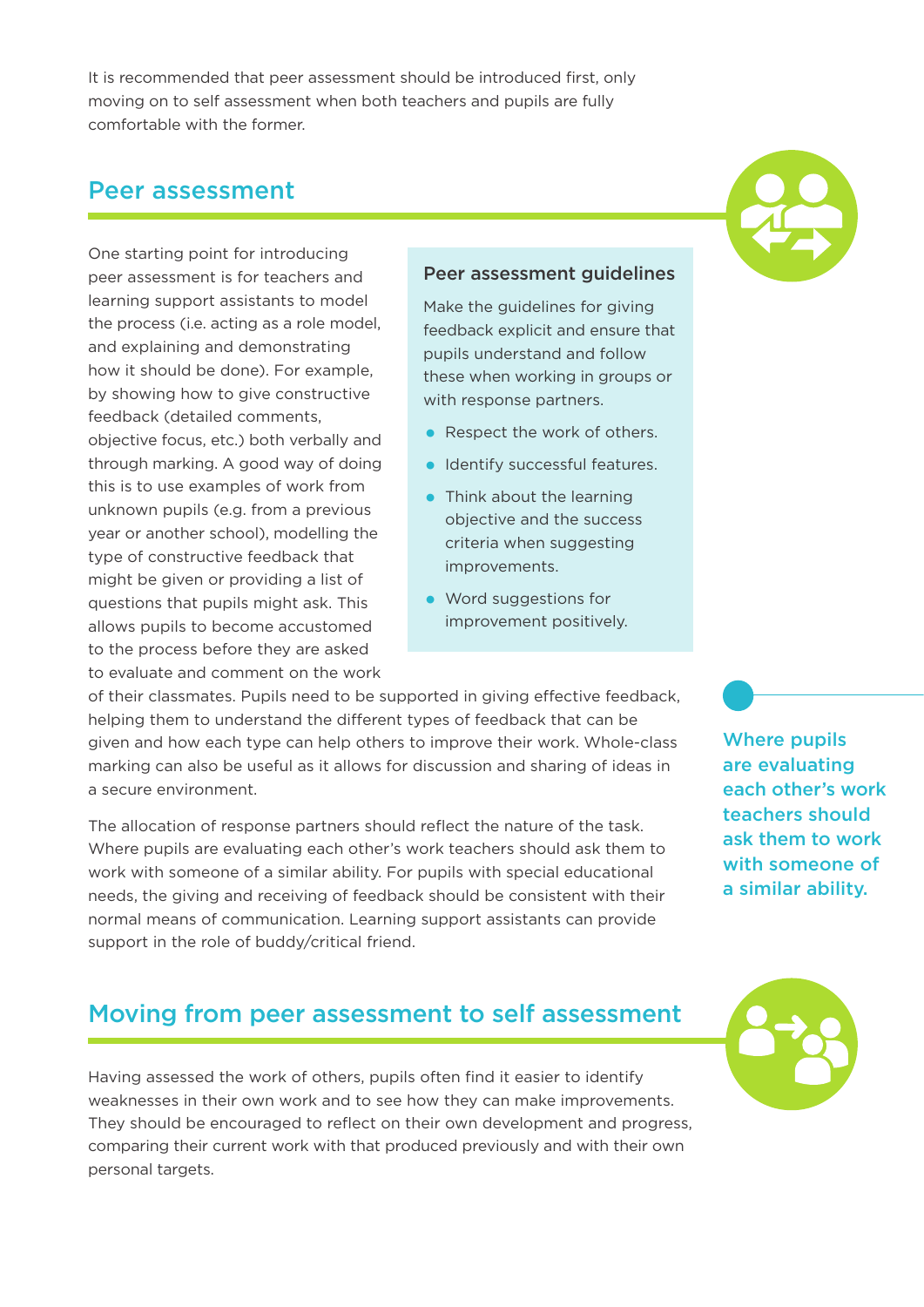Showing examples of work that do and do not meet the success criteria can help pupils to understand more fully what is required, and reflect on the things they need to do in order to improve. Looking at the work of others can also help pupils to understand the different approaches they could have taken and to appreciate that there are different ways of achieving success.

Pupils generally enjoy supporting one another in their work but both self and peer assessment need to be managed carefully. Following any self assessment activity pupils should be given sufficient time and opportunity to make improvements. A potential danger of pupils comparing their work with others is that some pupils may be excessively or insufficiently challenged and become demotivated. It is therefore important that pupils understand that everyone's learning journey may be different. It is also important that pupils can admit to areas of weakness without risk to their self-esteem.

There are lots of ways for pupils of different ages to indicate their confidence or familiarity with a particular concept or topic and to articulate where they are in relation to learning objectives and success criteria.

#### What do teachers say about self and peer assessment?

"Self assessment makes it easier for pupils to contribute to target-setting."

**Showing** examples of work that do and do not meet the success criteria can help pupils to understand more fully what is required, and reflect on the things they need to do in order to improve.

"Developing self and peer assessment skills is a valuable investment for the long term future of our pupils."

"Verbal peer assessment works better than written feedback. With younger pupils evaluation is often given in the form of, 'What I liked…' whereas older pupils link it more explicitly to success criteria."

"Pupils tend to be more critical of the work of their peers than teachers would be. But our pupils, even lowability pupils, find it very motivating because they have a larger audience for their work."

"The attitude of pupils has changed – before they would queue by my desk as soon as they had finished a piece of work, and now they talk to one another or look over their work to see how they can make improvements."